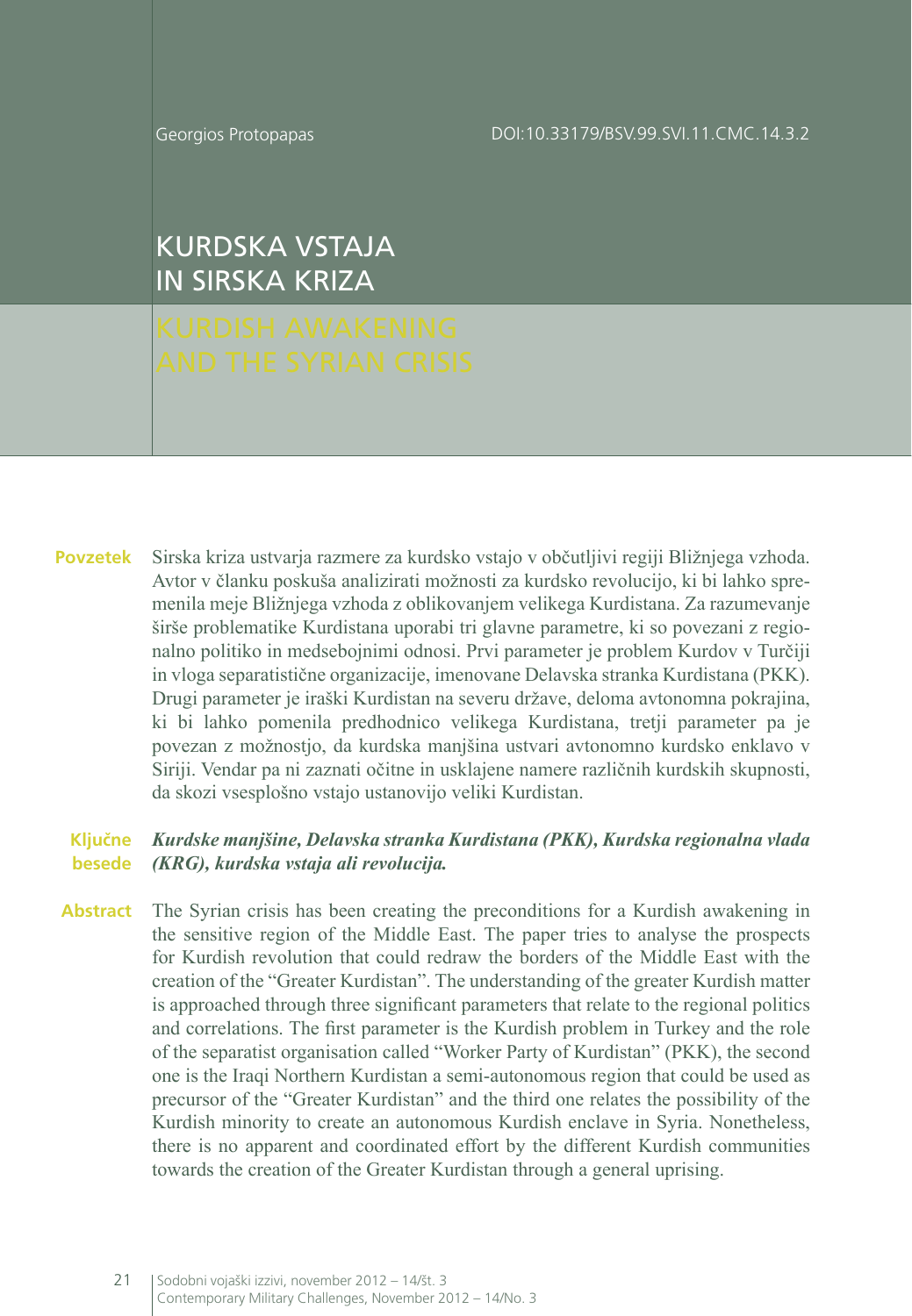#### *Kurdish minorities, Worker Party of Kurdistan (PKK), Kurdish Regional Government (KRG), Kurdish awakening or revolution.* **Key words**

The Arab Spring has dramatically affected the balance of power in the Middle East. The revolution of the Arab world has had an impact on the policies of regional powers for the control of the entire region. Certain winners are the casts of Sunni Muslims (variations of conservative Islamist movements) who had been oppressed by dictators for decades and the big losers are the authoritarian regimes (Egypt, Libya and Tunisia) who fell by the storming revolutions of the Arab Spring. However the puzzle of these uprisings has not been completed as Syrian rebels are continuing to battle against the forces of the president Bashar al - Assad. The crisis of Syria could subsequently incite the awakening of Kurds<sup>1</sup>, the stateless largest ethnic group in Middle East, who live under minority status in Turkey, Iran and Syria. **Introduction**

> The breakdown of the regime of Damascus could create a Kurdish enclave in the territory of Syria putting Kurdish populations to the forefront of regional politics for the following reasons, Firstly, the Kurdish minority of Syria has created a unified front and it has managed to protect its region from the fight between the rebels and Assad. Secondly, the Kurds retain ethnic and religious characteristics that separate them from the rebels of the Free Syrian Army; in fact they have not participated in the revolution and they have shown restraint towards the Syrian state. A possible fall of the Assad may work as a triggering event for the realisation of their cause, even in Syria. Thirdly, a total revolution of Kurds in the Middle East could have only a common aim, the establishment of a "Greater Kurdistan" that will provoke the redrawing of the borders in Middle East. Subsequently, Turkey and Iran will lose parts of their territory to their Kurdish minorities<sup>2</sup>, who in turn will form the "Greater Kurdistan" that will also include the Kurdish semi-autonomous region of Northern Iraq. The number of Kurdish population worldwide, according to CIA World Fact book is 30 million; moreover the native communities are organised into solid populations that are spread in the greater geographical area of the Minor Asia and Middle East, comprising territories in Turkey, Iraq, Iran, Syria and Armenia  $(Rov, 2011).$ <sup>3</sup>

> The effect of the Kurdish issue in the regional chessboard of the Middle East could be analysed via: (a) the complex Kurdish problem in Turkey and the role of

*<sup>1</sup> The revolution of the Kurdish minorities could lead to the creation of a "Greater Kurdistan" that includes territories from Turkey, Iran, Syria, Iraq.*

*<sup>2</sup> The Kurdish minorities have been oppressed by secular authoritarian regimes for many years. There are Kurdish minorities in Turkey, Syria, Iran and Iraq.*

*<sup>3</sup> Treaty of Sèvres, (Aug. 10, 1920), post-World War I pact between the victorious Allied powers and representatives of the government of Ottoman Turkey. The treaty abolished the Ottoman Empire and obliged Turkey to renounce all rights over Arab Asia and North Africa. The pact also provided for an independent Armenia, for an autonomous Kurdistan, and for a Greek presence in eastern Thrace and on the Anatolian west coast, as well as Greek control over the Aegean islands commanding the Dardanelles. Rejected by the new Turkish nationalist regime, the Treaty of Sèvres was replaced by the Treaty of Lausanne in 1923. (http,//www. britannica.com/EBchecked/topic/536839/Treaty-of-Sevres)*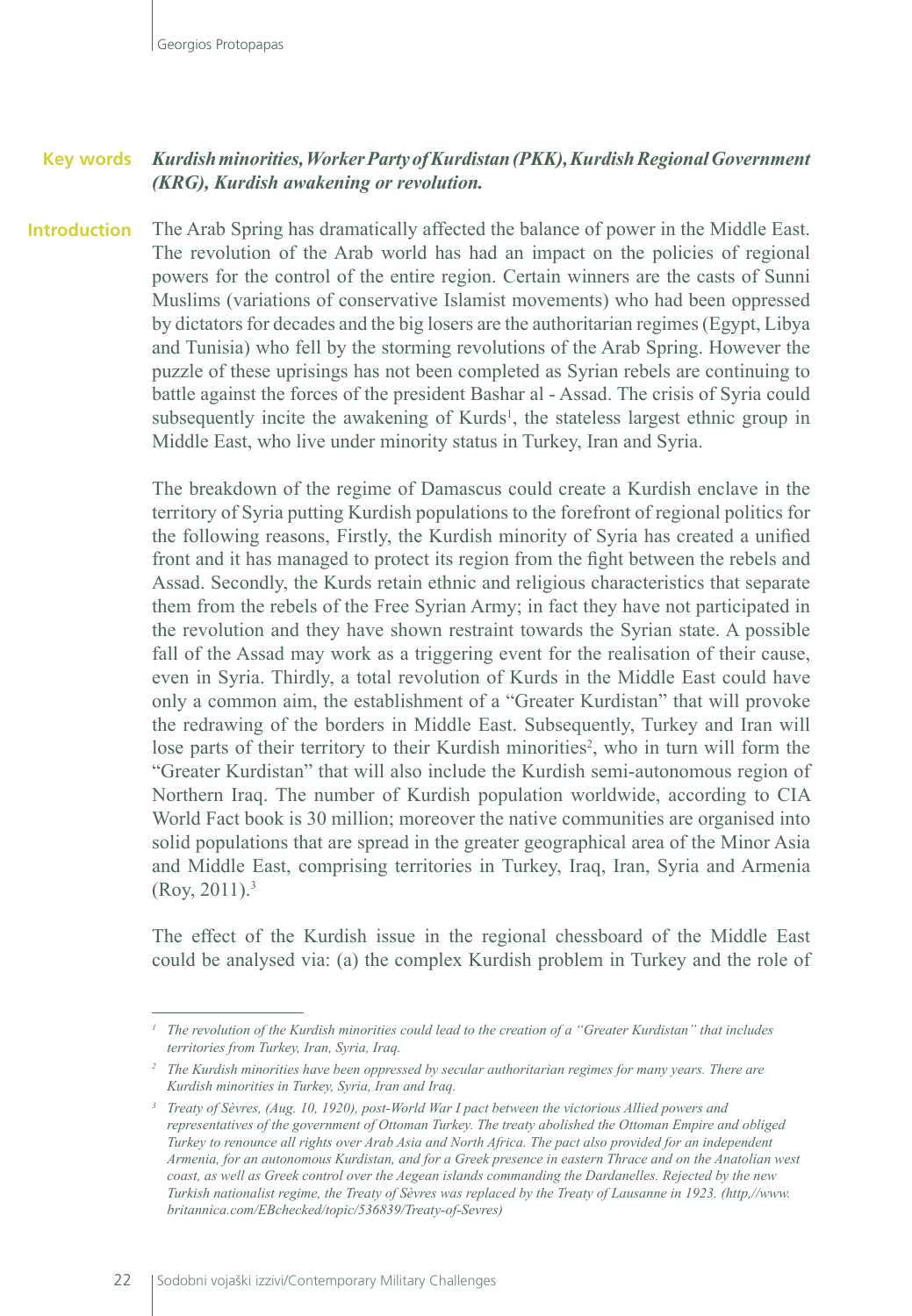separatist organisation Worker Party of Kurdistan<sup>4</sup> (PKK) which has been waging an armed cause for more than thirty years against the government of Ankara (b) the importance of the Iraqi Kurdistan as a semi-autonomous region that could be used as precursor of "Greater Kurdistan" (c) the preconditions for the awakening of Syria's Kurdish minority and its strategy to create an autonomous Kurdish enclave and (d) the prospect of a total Kurdish uprising to achieve a "Greater Kurdistan" that will provoke dramatic changes in the borders of Middle East.

### **1 TURKEY AND THE COMPLEX KURDISH ISSUE**

The Kurdish issue has been playing a vital role to the formation of the Turkish domestic politics and has been defining the terms of Ankara's foreign policy in the Middle East. The worst possible scenario for Ankara is the creation of a Kurdish state that could encompass territories from Turkey, Iran and Syria.

The oppression of Kurdish minority by the state was based on the dogma of "Turkishness"5 ; a Turkish secular nationalistic idea that emphasises solemnly on Turkish identity and tolerates no other, with the exception of Turkish. It is not a new idea, as it started with the revolution of the Young-Turks that resulted the establishment of the modern Turkish state. The first big Kurdish action against the authoritarian state of affairs took place in 1925 and it was crushed by violent and bloody reaction; however passions have never truly subsided. In 1984, the Kurdish separatist movement appeared again in the form of the Worker Party of Kurdistan (PKK) which has been designated as terrorist group by Turkey, the US and the European Union. The bloody war between Turkish state and PKK has provoked so far more than 40.000 casualties, and it subverts the prospect for a peaceful solution. PKK is the most notorious enemy for Ankara's government because the Kurdish organization has been fighting an armed struggle against state authorities for an autonomous Kurdistan and for the promotion of the legal rights of Kurdish minority.

The government of the prime – minister of Turkey Recep Tayip Erdogan announced in July 2009 the "Kurdish Initiative", a political action that granted several rights to Kurdish minority (Unver Noi, 2012)<sup>6</sup>, in order to achieve a peaceful resolution.

*<sup>4</sup> The major Kurdish organisation in Turkey who wages a bloody guerrilla war against Turkey's state. PKK has the ability to influence the outcome of the Kurdish issue inside Turkey and it maintains military bases in Iraqi Northern Kurdistan.*

*<sup>5</sup> Turkey adopted a new Penal Code in 2005. Articles 300-302 of Turkey's new Penal Code replaced similar provisions of the 1926 Penal Code. Article 301 outlawed even speech that, for example, could be construed as "insulting Turkishness. Communication from The Commission to The European Parliament And The Council, "Enlargement Strategy and Main Challenges 2010-2011, TURKEY 2010 Progress Report" Brussels, 9 November 2010 SEC(2010) 1327 pp 20, 32 (http,//ec.europa.eu/enlargement/pdf/key\_documents/2010/package/ tr\_rapport\_2010\_en.pdf )*

*<sup>6</sup> "The initiative marked the achievement of several rights for Kurds, 1) the use of formerly Kurdish titles for districts was permitted; 2) legal barriers for speaking Kurdish during prison visits were eliminated; 3) Kurdish language and literature departments at various universities were established; 4) giving Kurdish names to Kurdish children was permitted; 5) TV channels broadcasting in the Kurdish language were allowed". (Michael M. Gunter (2011), Kurdish nationalism in the aftermath of the Arab Spring, Foreign Policy(http,//mideast. foreignpolicy.com/posts/2011/11/08/kurdish\_nationalism\_in\_the\_aftermath\_of\_the\_arab\_spring )*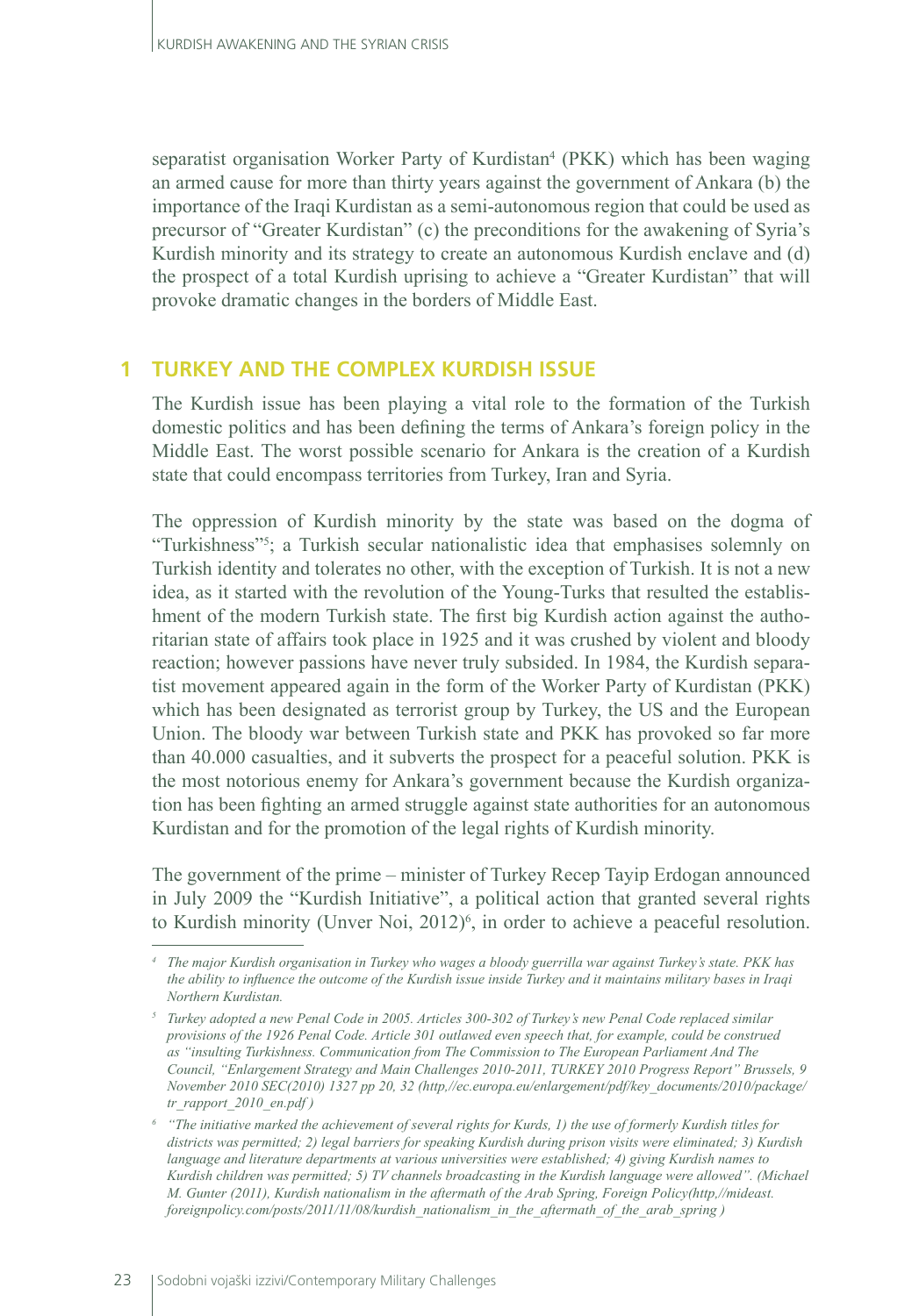Despite the intentions of this opening policy at the end it did not produce successful results due to the embedded distrust between the government and the Kurdish political leaders. In parallel, the hard-line elements of the PKK challenged the correctness of the wish of Abdullah Ocalan (the imprisoned leader of PKK) for a political agreement. The hardliners feared that an agreement without the participation of PKK could weaken the influence of the organisation on the Kurdish population in the southeast provinces of Turkey. PKK has maintained bases and military camps in North Iraqi Kurdistan and their fighters can easily wage inroads in Turkish territory.

In July 2011 Kurds decided to propose a plan for the creation of the "Democratic Autonomous Kurdistan Model" - within the Turkey's borders in order to self-govern their south-eastern regions. The Congress for a Democratic Society (DTK), a platform for Kurdish associations and movements, together with the main Kurdish Party Peace and Democracy Party (BDP) presented the aforementioned plan declaring that the Kurds do not want to live any longer without status. The 850 delegates of the DTK, proclaimed a "democratic autonomy" for the peaceful resolution of the Kurdish question.7

The negotiations between the Turkish government and PKK are theoretically the best solution from the Turkish government point of view. Nevertheless, there is still an inconsistency in the policy of the Turkish government towards this issue: On the one hand, PKK is a terrorist organisation for the Turkish population and it has been killing thousands of them. Orhan Miroglu, a prominent Kurdish author, argues "that the PKK's war is no longer the war of the Kurds but that of others. This is to say that the PKK has become a war machine, a proxy of other wars in the region" (Dagi, 2012). On the other hand the government of Ankara hesitates to negotiate with the PKK since it does not want to displease the majority of the Turkish citizens. Furthermore no government in Turkey would survive if it decides to discuss with the PKK out of weakness during the time of a violent aggressive campaign against Turkish targets (Dagi, 2012). This signifies the military power of the PKK that significantly influences stability in the southeast regions of Turkey. Any military action by Turkey has failed to restore control. Perhaps, as an alternative dispute resolution to the problem, which insofar is not manageable by force, the Turkish state could resort to measures that aim to incorporate the isolated eastern regions following EU principles by which it has to abide as an EU candidate country. Accordingly, the passion of the Kurdish minority for freedom and the protection of their rights could perhaps abate with the implementation of a integrated investments, growth and development policy of the south – eastern provinces. Better standard of living of Kurdish minority would reduce the influence of PKK that exploits the poverty and the hopelessness of the population making it successful to recruit new fighters.

*<sup>7</sup> Pro-Kurdish independent deputy Aysel Tuğluk told reporters in a declaration that the Kurdish people had declared democratic autonomy while remaining loyal to the national unity of Turkey, respecting the country's territorial integrity and basing their move on democratic national principles. She also referenced international human rights documents that allowed them to do so. (Kurdish group declares democratic autonomy within Turkey's borders, Zaman Newspaper,14 July 2011 (http,//www.todayszaman.com/news-250503-kurdish-groupdeclares-democratic-autonomy-within-turkeys-borders.html)*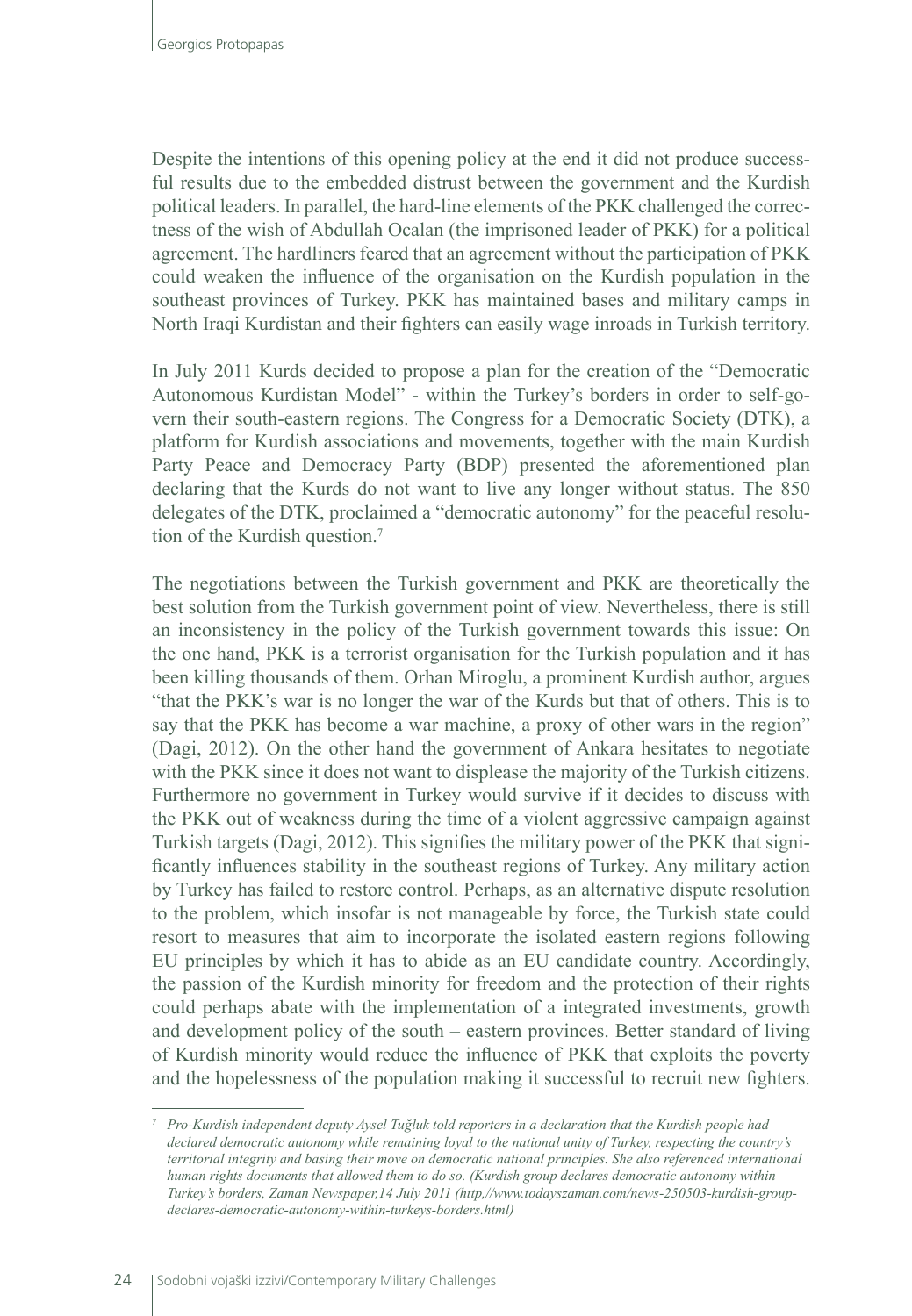Moreover the government could take some political initiatives as a basic precondition to win the "hearts and minds" of the Kurdish population, such as lending greater support to Kurdish citizens and reviewing the controversial articles of the new Constitution (Esayan, 2012). Whereas Turkey could even bring up know how from the EU, it failed to do so. The Turkish political scene does not favour the conciliations among the parties and the plethora of ethnic and religious minorities (e.g. Christians, Alevis that combine Anatolian folk Shi'ism with Sufi elements, Arabs, Kurds, various Islamic groups etc) because of the lack of a particular social contract (Bacik, 2012). According to Gokhan Bacik (2012) the "*Turks and political parties are locked in themselves. Since none of these groups has the ability to establish a social contract none serious problem of Turkey's, such as the Kurdish one or the one related to the status of the Alevis, can be resolved. As things stagnate, each group is poised to annihilate the others. Thus, the Turkish political scene is one of the most lethal in the present-day world".*

The conflict between Turkey and PKK takes a new dimension because of the Syrian crisis and the role of Syrian Kurdish minority who could struggle for an autonomous enclave. Turkey's political elite is concerned with the growing presence of the Syrian Democratic Union Party (PYD), which has close relations with the PKK, in the Kurdish areas of northern Syria (Dombey - Fielding, 2012). The prime-minister of Turkey Recep Erdogan warned that Turkey won't hesitate to intervene militarily in Syria's north region, i.e. the Kurdish territories (Today Zaman, 2012). Whether this could be effective is questionable: A brutal wave of PKK counterattacks could stem from the Iraqi North Kurdistan and from Syrian Kurdish areas and could produce catastrophic effects on the military plans of the Turkish army for the extermination of PKK.

#### **2 THE POLICIES OF THE IRAQI NORTHERN KURDISTAN**

The Iraqi Northern Kurdistan is the first semi-autonomous Kurdish territory in the Middle East and it is ruled by the Kurdistan Regional Government (KRG) of the president Massud Barzani. The latter has the ability to influence the regional balance of power. Barzani is involved in the policies of Syrian Kurds and at the same time discusses with Turkey for the "problem" of the PKK. The independent political and military structures of the Iraq's Northern Kurdistan supported by the revenue from its oil fields increase its leverage and its status among the Kurdish populations in the Middle East. The Northern Kurdistan behaves as a "mini-state" that could be perhaps the hub for a state that would include the Turkish, Syrian and Iranian Kurdish minorities living in the greater region.

The creation of the Iraqi Northern Kurdistan has its roots in the Gulf War 1991 where the UN-authorized coalition forces led by the United States attacked the Iraqi forces in response to Iraq's invasion and annexation of Kuwait. After Iraqi forces suppressed an initial post-war Kurdish uprising, in mid-1991, the U.S. and the allied forces established a "no-fly zone" over the Kurdish areas, protecting the Kurds (Katzman,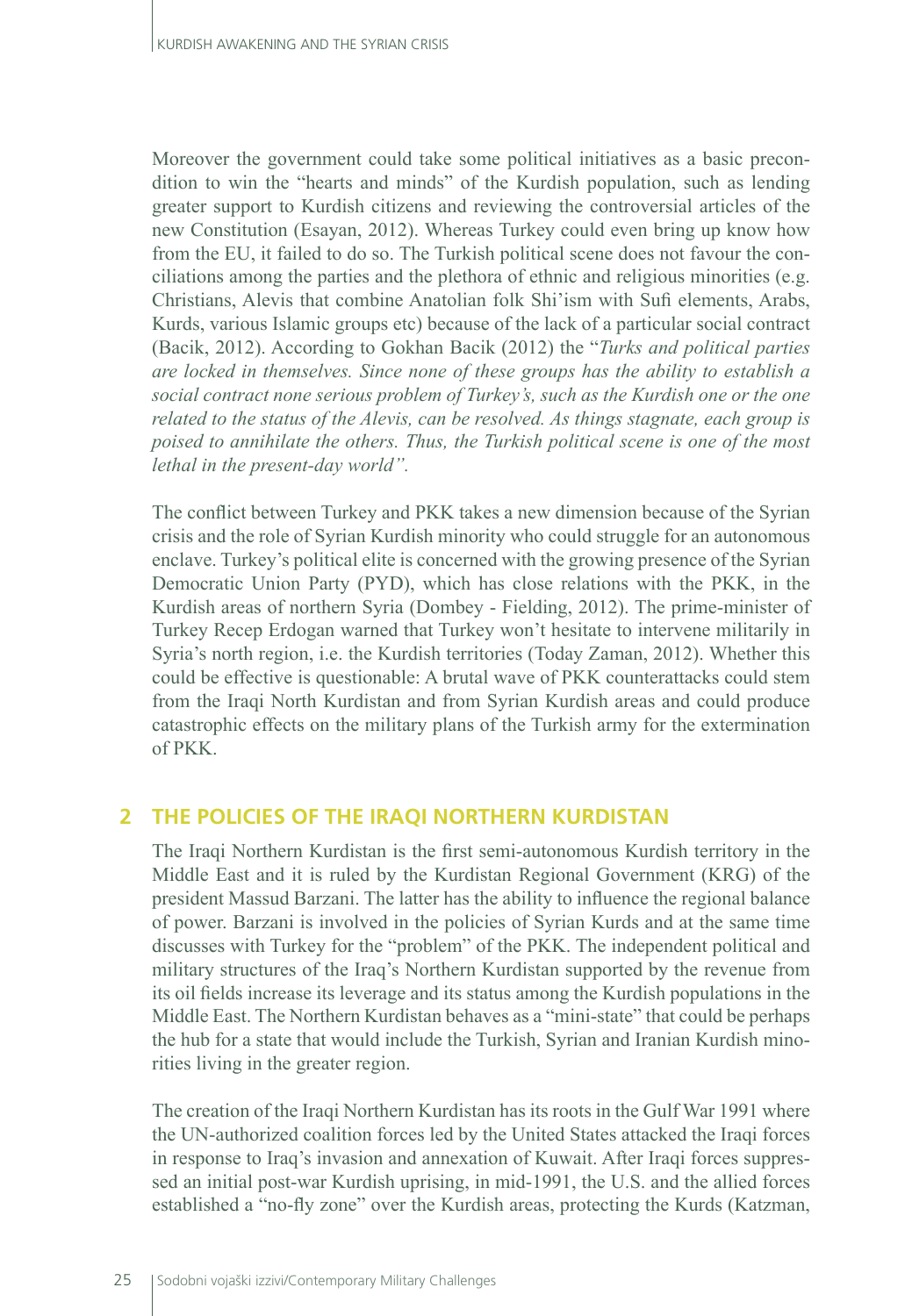2010). The US attack on Iraq in 2003 contributed to a large extent to the creation of Kurdish Northern Iraq as the Iraqi Kurds became equal members on the new political scene, participating thus in decision- making regarding the future of the state.

The new Iraqi Constitution grants considerable political and territorial rights to the Kurds (Unver Noi, 2012)<sup>8</sup> who greatly suffered under the regime of Sadam Hussein. The central government of Baghdad and the KRG have a long – running dispute for the revenue and the management of the oil fields located in the Iraqi Kurdistan. On the one hand, Baghdad maintains that it has every legal right to centrally manage any oil resources located in Iraq. On the other hand, the KRG unilaterally challenges the authority of Baghdad, signing agreements with international oil companies. The basic explanation that the KRG signs these contracts with international companies stems from the delayed revenue transfers from the central government (Erbas, 2012).

According to Denise Natali (2012) "*one of the unintended consequences of the KRG's zealous energy-sector development and maximalist territorial ambitions has been the strengthening and the manifestation of the Iraqi nationalism. Instead of forming a regional Sunni Muslim alliance, Iraqi Sunni Arab groups have reacted against Kurdish overreach by forming together with the Iraqi Prime Minister Nouri Maliki in an anti-Kurdish block. The recent reconciliation between Maliki and key Sunni Arab leaders such as Salih al-Mutlak and Qutayba al-Jaburi, as well as Sunni Arab tribes in Kirkuk and Mosul, reflects this reactionary trend and the constraints it poses to increased Kurdish autonomy".*

The leader of KRG, Massud Barzani has been presented as power- broker in the Kurdish complex regional policies. On the one hand, Barzani has criticised the campaigns of attack from PKK and it does not desire the PKK to exert influence among Iraqi Kurds. On the other hand, KRG tolerated the use of the Iraqi territory by his compatriots in PKK. Nevertheless Northern Iraq maintains political and economic relations with Turkey and it has access to the western markets (Marcus, 2012). However Barzani can use the PKK as a tool to exert pressure in Ankara as the attacks from PKK on the Turkish targets in southeast provinces provoke political and social tension inside Turkey.

In parallel Barzani is also involved in the Syrian Kurdish political scene as he has managed to reconcile the two rival Kurdish groups: the Kurdish National Council (KNC) and the Democratic Union Party (PYD), which have relations with the PKK (Marcus, 2012). Moreover Barzani stated that the KRG is training Syrian Kurdish fighters in North Iraq who will be sent back to Syria to defend their territorial areas (Affar, 2012). The KRG is playing its own political game in the Kurdish issue and maybe it seems quite probable that has already calculated the reactions of the regional powers concerned by the prospect of creation of a "Greater Kurdistan".

*<sup>8</sup> The constitution not only retained substantial Kurdish autonomy but also included the Kurds' insistence on "federalism," providing them with a regional government. The constitution recognizes the three Kurdish provinces of Dohuk, Irbil, and Sulaymaniyya as a legal "region" of the KRG, with the power to amend the application of national laws not specifically under national government purview, to maintain internal security forces, and to establish embassies abroad. In addition, Arabic and Kurdish are the official languages. (Unver Noi,2012)*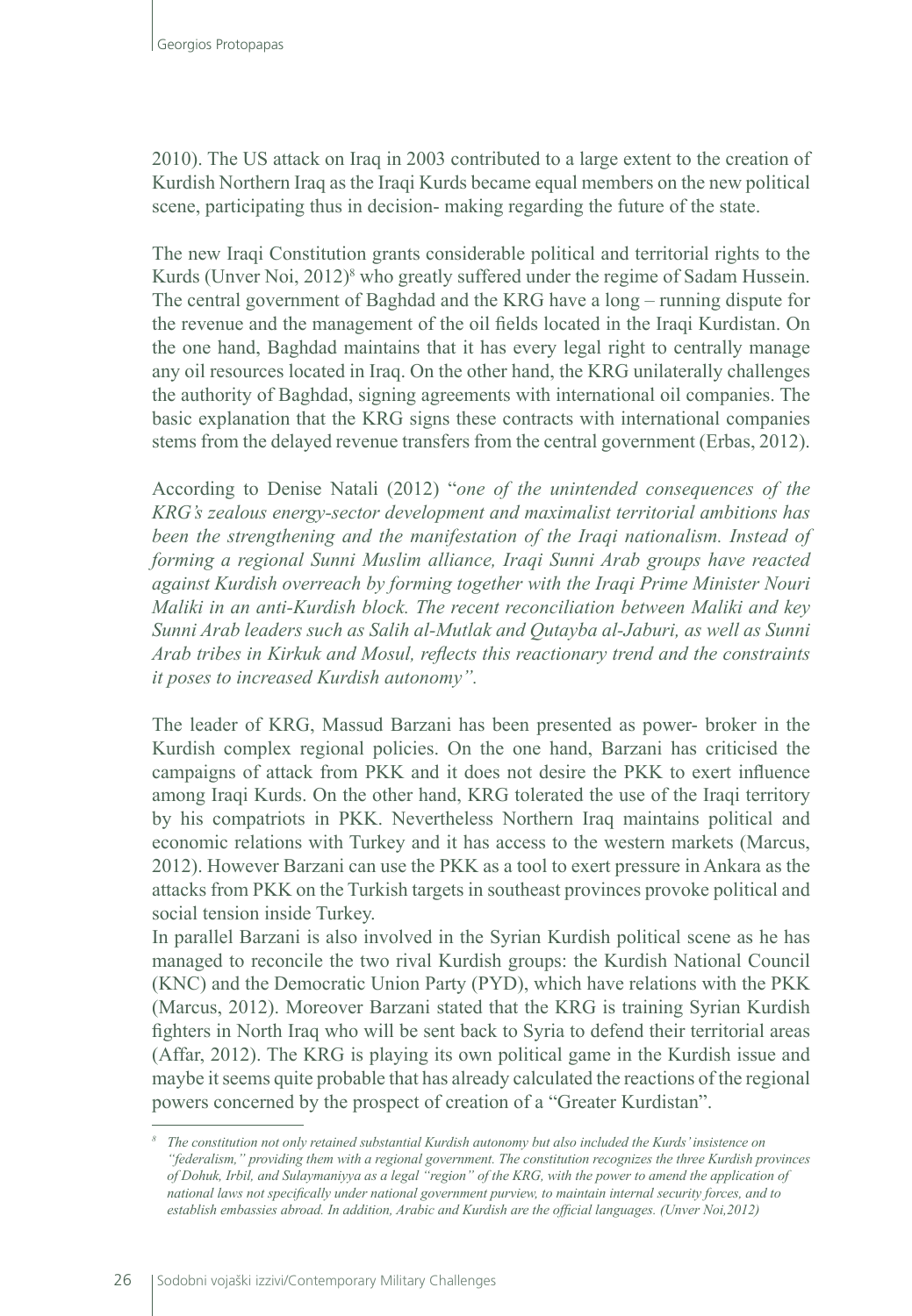My view is that a greater Kurdistan will be not be realised in immediate future unless the Kurdish Northern Iraq becomes an independent state that will work as hub and metropolis. Northern Iraq will undoubtedly become the main and first Kurdish hub, given its stability and economic prosperity based on its control over the oil reserves. The triggering event is the independence of Kurdish Northern Iraq either unilaterally or through mutual agreement with the other parties in Iraq. This will eventually encourage the self determination Idea of the Greater Kurdistan in the peripheral Kurdish communities. However, the idea will continue to exist as "Soft Border", economic, cultural and trade ties based on the common culture and nationality are strong among the Kurdish communities of the Near and Middle East. Whether the Kurdish autonomous region in Northern Iraq evolves into an independent state, or the peripheral communities maintain their autonomy and/or become mini-states depends on several factors that are analysed above.

# **3 THE SYRIAN KURDISH AWAKENING**

The Syrian Kurds make up 9% of the total population<sup>9</sup> and consider that the rebellion against the president of Bashar Assad could be a unique opportunity for the creation of an autonomous Kurdish region. However, the Syrian Kurds do not participate in the rebellion. In contrast, the local Kurdish parties have decided that the civil war in Syria must not reach to their region (Escobar (a), 2012). They kept an independent stance despite of the fact that the last fifty years the Syrian Kurdish populations had been oppressed by the authoritarian regime of Damascus (Dugulin,  $2011$ <sup>10</sup>. Meanwhile the Kurdish issue strained the relations between Turkey and Syria. Hafez al Assad (the father of Bashar) regime supported originally the PKK's war against Turkey and its Kurdish fighters waged attacks from the Syria territory. Moreover, Hafez Assad had offered shelter for years to the leader of the PKK, Abdullah Ocalan, but a security agreement in 1998 between Damascus and Ankara forced PKK fighters to seek haven in Northern Iraq.

The Syrian Spring changed the status of the Kurdish minority as it has managed to distance itself from both the opposition rebels (the Syrian National Council (SNC)) and the regime of Damascus. The military forces of Assad have retreated from the Kurdish areas and they have been fighting against Sunni Arab rebels in Damascus and Aleppo. Thus the Kurds have full control of their territory.

Logically Kurds would wish to exploit the vacuum of power in Syria in order to promote their political and territorial rights. According to Joshua Landis, a Syria expert at the Center for Middle East Studies at Oklahoma University, "the Kurdish parts of Syria will undoubtedly become the focus of the power struggle that is

*<sup>9</sup> In Syria Sunnis comprise 87% of the entire population, Shiites make up 13%, and Kurds only 9%. Syria International Religious Freedom Report 2006, US Department of State,*

*<sup>10</sup> Syria's Kurdistan has experienced discrimination through land expropriation, incarcerations and widespread intimidation at the hands of the government. Without the right to obtain any form of national identification or passport, the Kurds are de facto non-citizens in Al Assad's Syria (Dugulin,2011).*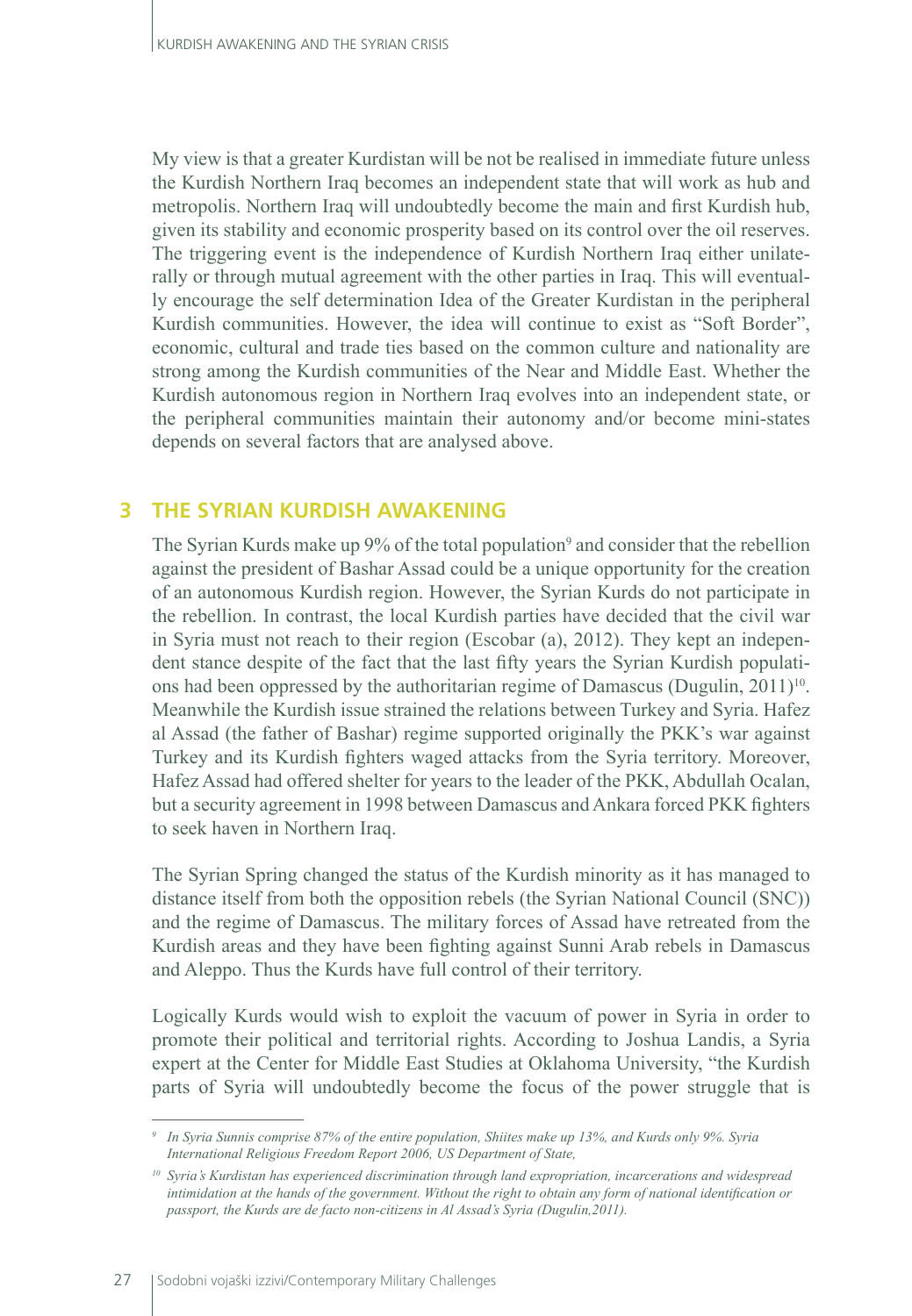emerging in the region over Syria. Sunni Arabs and Turks will line up against it. Shi'ite forces will be inclined to encourage Kurdish independence if only to hurt the Sunni Arabs even though this seems at odds with Baghdad's own distaste for Kurdish aspirations" (Markey, 2012).

Two major rival Kurdish parties exert influence on the policies of the minority. The Syrian Kurdish National Council (KNC), which was created in October 2011 and the Democratic Union Party (PYD) that controls Syrian towns along the Turkish borders, such as Kobani, Derik and Efrim. The two Kurdish political entities have agreed to put aside their differences and their strategies towards common aim, the protection of Kurdish territories and they managed to put aside their differences. The agreement was sponsored by Massud Barzani the leader of Iraqi Northern Kurdistan. According to Gonul Tol 2012 *"through the KNC, Barzani wants to expand his influence over Syrian Kurds. But after downgrading formal links to Syrian Kurdish parties in a gesture to Ankara, Barzani has only limited power over rural Kurds in Syria close to the Iraqi border. KNC's standing among Syria's Kurds is no better. It is a coalition group of more than a dozen organizations but they are small and divided with little influence, especially in the western part of the Syrian Kurdish enclave".*

Nevertheless, the biggest and the best organized and armed party is the PYD which has the ability to mobilize large crowds of Syrian Kurdish crowds. The PYD was formed in 2003 by former fighters of the PKK and its ideology is based on the thinking of Abdullah Ocalan who believes that the purpose of the fight is only the "self-determination". (Tol, 2012).

The Syria Kurdish autonomy is considered a very controversial issue with internal and international effects. Except from the concerns of Turkey the prospect of a Syrian Kurdish autonomy provokes the concerns of the central Syria opposition, the Syria National Council (SNC) that includes mainly Arabs, such as the Muslim Brotherhood. A significant number of Syrian Kurds believes that the Arabs in SNC have hostile feelings for the Kurdish expectation for freedom even though its new leader is a Kurd (Markey,2012). In addition many Kurds fear that the domination of Islamist conservatives in Syria is not the best option for the protection of the rights of the Kurdish minority (Reese, 2012).

# **4 THE PROSPECTS OF A "GREATER KURDISTAN"**

The developments in Syria are shifting dangerously the regional balance of power and the Syrian Kurds have emerged as a crucial player in the conflict. Some analysts argue that the Arab Spring is being transformed into the Kurdish Spring. The cataclysmic changes that derive from Syrian Crisis favour the prospect for the creation of a "Greater Kurdistan". According to O'Leary Brendan, McGarry and Khaled (2005) *"Greater Kurdistan encompassing most of this Kurdish population might form a nation-state of over twenty-five million persons. Its numbers would match an Iraq without Kurds. Combining elementary demographic calculations with*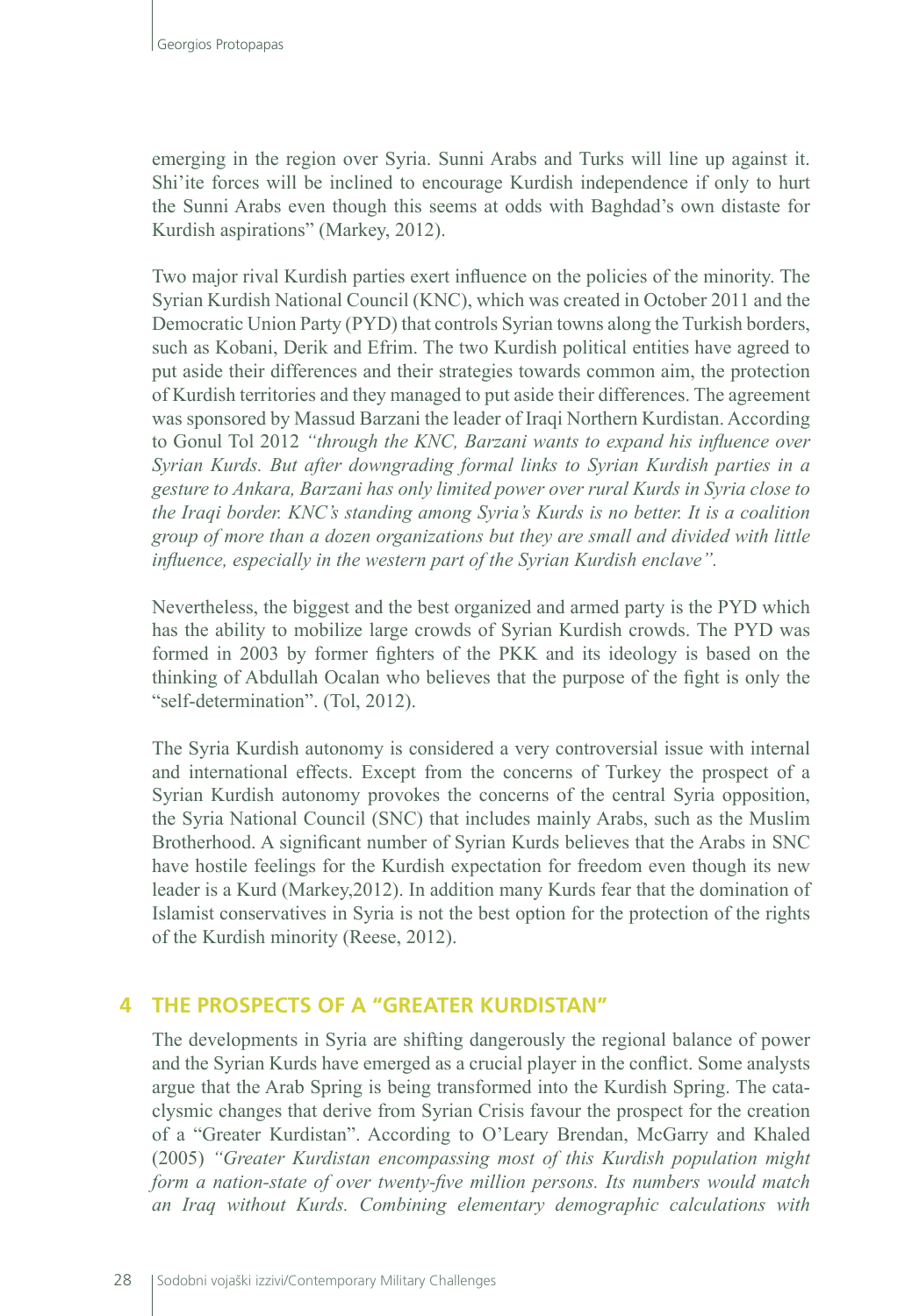*elementary geographic analysis makes it obvious that two of the potential sites of lesser Kurdistans, those in "south-eastern Turkey" and "northeastern Iraq," have contiguous and dense concen-trations of Kurds near mountainous and forested environs favourable to the sustained conduct of guerrilla warfare, at least until recent changes in military technologies".* 

According to a leading Turkish journalist Mehmet Ali Birand (2012) *"Kurds cannot find a better opportunity. They may or may not succeed, but they will surely want to make use of this opportunity. Well, this is Turkey's biggest fear: Kurds in Iraq and Syria acting together and gradually turning themselves into one unit. In the future they may annex other "sections" in Turkey and Iran and form a "greater Kurdistan".* Another Turkish analyst, Ertugrul Ozkok (2012) argues that "*there is a strange situation both in Iraq and in Syria: Arabs are fighting each other, people are dying. The Kurds are taking one more step on their path to an independent state. Besides, they are able to achieve this without firing one bullet, without losing one soul"*.

Ankara, of course, rejects the prospect of a "Greater Kurdistan", since its south-eastern Kurd-populated regions will be part of the new Kurdish state. Nonetheless, despite the political and military resources committed by Turkey, a general uprising continues to be a strong possibility.

However probable the creation of a "Greater Kurdistan" may be it all depends on the outcome of the Syrian crisis. The "Balkanization" of Syria is considered a possible scenario that could also lead to a creation of a Kurdish state with territory of Turkey, Iran and Syria. In such a case, Syria will fragment into three separate states: one will be to northeast one, a Kurdish enclave; the other will be to the west coast, a mini-state for Alawites and the rest of the country will be controlled by the Sunni majority (Huges, 2012).

The breakup of Syria will undoubtedly affect the neighbouring countries, Turkey, Iran and Iraq, as well as Iran that has a considerable Kurdish minority. The Kurdish issue has been played by the regional states against each other on the race for domination. Now it is evolving into a destabilisation factor, to a boomerang for all those who used the matter to their opportunistic benefit. The existing post colonial artificial borders maybe will not survive when the Kurdish population of the Middle East seeks to establish the first Kurdish State after many years of oppression. An article in "The American Interest" points out that "*the Kurds have been disappointed many times before, but they will surely hope that this time will be different. The experience of self government in northern Iraq, where first the no-fly zone and then the weakness of central government in Iraq since 2003 have given Kurds their longest and most successful experience with power in modern times, has increased Kurdish capacity for political action and whetted the appetite of many Kurds for freedom".* (Russel, 2012).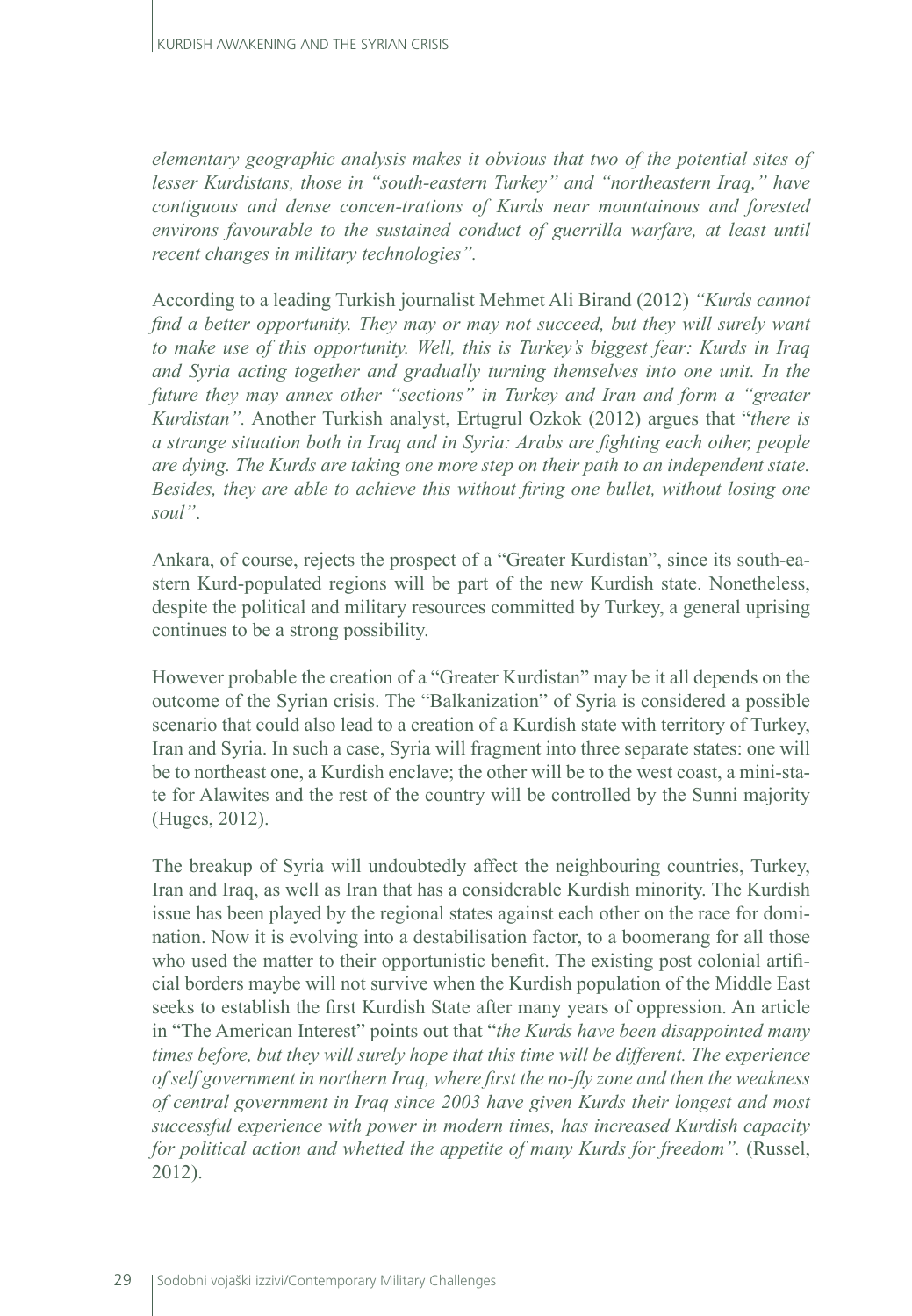A "Greater Kurdistan", a Free Kurdistan could rapidly transform the artificial borders of the Middle East as it will cover a geographical area from Diyarbakir (Turkey) through Tabriz (Iran) (Peters, 2006). In accordance to the principles of self-determination the establishment of a Kurdish state requires first a strong unity from the basic players of the Kurdish minorities and then an adequate coordination. So far this has not been the case. The various Kurdish fractions, such as the Turkish Worker Party of Kurdistan (PKK), the Syrian parties (i.e. the Kurdish National Council (KNC) and the Democratic Union Party (PYD)) should have put aside the different political and ideological background. The global Kurdish aspirations for self-determination create expectations for freedom among the Iranian Kurdish minority. Hence, the Kurdistan Democratic Party of Iran (KDPI) and Revolutionary Society of Iranian Kurdistan's Toilers (Komala), have signed a strategic agreement as "the foundation of a big political union" in Iranian Kurdistan (Rudaw, 2012).

Our estimation is that the most vital and key role for the materialization of a Kurdish state could be played, perhaps only, by the leader of Iraqi Northern Kurdistan, Massud Barzani. According to Pepe Escobar (b, 2012), Barzani "*certainly sees a Greater Kurdistan independent from Arabs, Persians and Turks. But for that to happen in a grand scale he would have to conduct himself as a unifier - not only sharing power inside Iraqi Kurdistan but also managing conflicting Kurdish aspirations in Syria, Iran and Turkey. This implies a visionary streak plus tremendous diplomatic skills".*

The creation of the Kurdish State affects the regional balance of power in the greater area. Without disregarding the role of the Saudi Arabia in the formation of politics in the Near and Middle East, I will analyse only the position of Israel, a powerful ally of the United States in the region. For Israel, the creation of a Kurdish state could constitute a kind of buffer state against Islamist threat, as Kurds are considered to have solid national identity and be moderate Muslims compared to the Sunni and Shiites of the greater Middle East. Moreover Israel could exploit Kurdish issue as diplomatic leverage to influence Turkey to adopt friendlier stance to Israel. In the past when Turkey and Israel had close relations Tel Aviv refrained from showing much support for Kurds. Nowadays the relations between Turkey and Israel have dramatically deteriorated and Ankara turned into a strong criticiser of Israeli policy on Palestine; moreover it implements the neo-Ottoman policy of its Foreign Affairs Minister, Dr Ahmet Davutoglu<sup>11</sup>. Hence, Israel, conversely to its previous position on the matter, is currently reconsidering the geostrategic importance of Kurds as potential leverage to be used against its neighbours; in the same way as it has been used so far by Iran and Syria against Iraq (David McDowall, 2004). According to Dr. Sherkof Abbas, President of The Kurdistan National Assembly of Syria "*A Kurdish state in the North will block the spread of Sunni Islam, encouraged by such countries as Qatar, Saudi Arabia and the UAE. It will also weaken Iran and its proxy, Hezbollah, and will put* 

*<sup>11</sup> Davutoğlu Ahmet, Stratejik Derinlik, Türkiye'nin Uluslararası Konumu (The Strategic Depth) (İstanbul, Küre, 2005) <See also Greek Translation, Aχμετ Νταβούτογλου, Το στρατηγικό βάθος (to stratigiko vathos), translation, Nikolaos Raptopoulos, Neoklis Sarris (ed) (Ποιότητα (Piotita) publishers 2010)>. See also, Alexander Murinson, "The Strategic Depth Doctrine of Turkish Foreign Policy", Middle Eastern Studies, Vol. 42, no. 6 (2006), pp. 945-64,*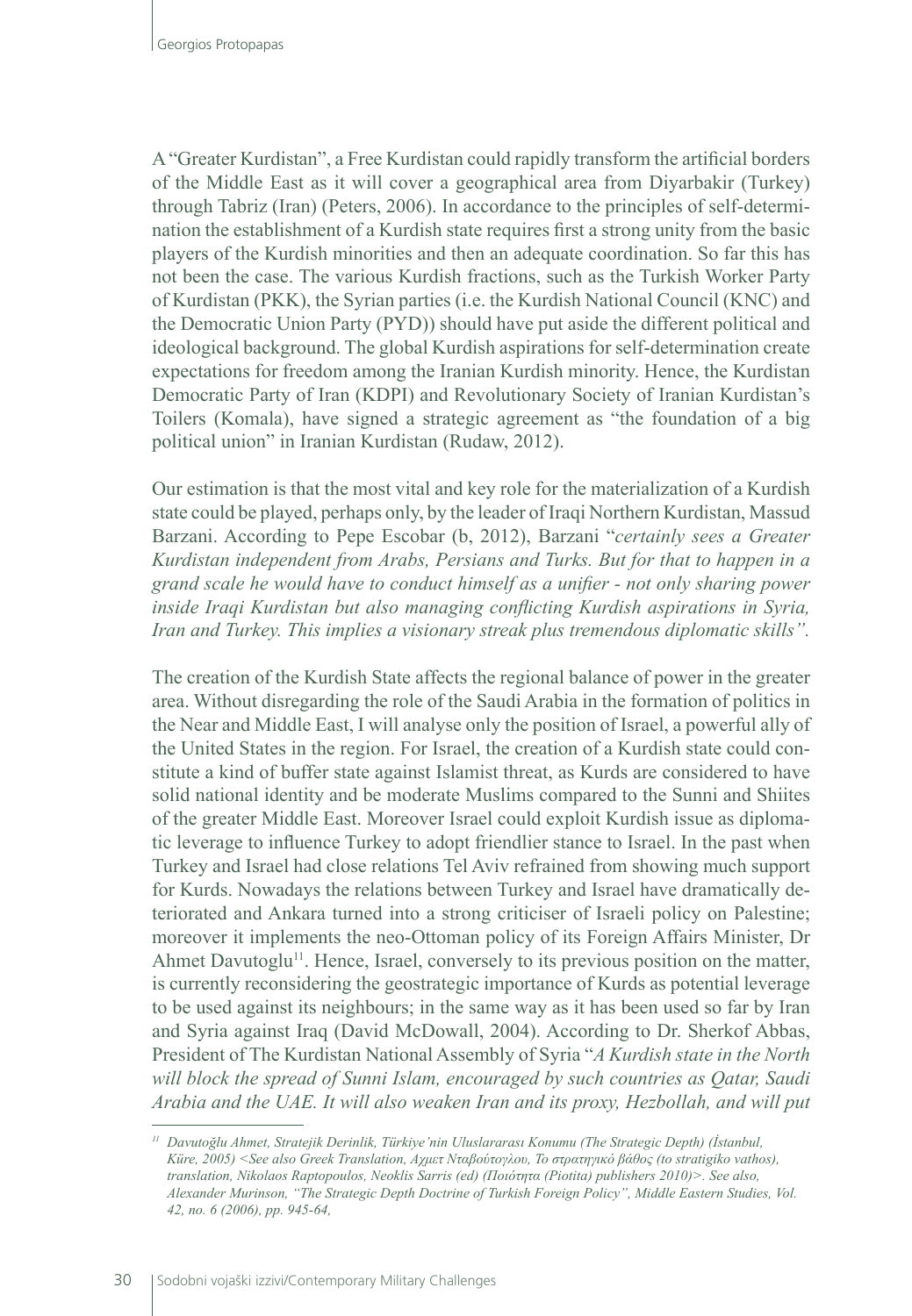*an end to Turkish, neo- Ottoman ambitions"* (Blade, 2012). Kurds could establish close relations with Israel even through some parts of Kurdish people might have mixed feelings towards Israel (Blade, 2012). According to Natham Guttman (2012) *"the long-term relationship between Israel and the Kurds is one based on mutual interests and often unspoken understandings. For Israel, Kurdistan was an island of non-Arab friendship and a possible bridgehead to the Gulf. For the Kurds, Israel offered an alliance and a path to the West while struggling for self-determination in Iraq, Iran, Turkey and Syria. Former Kurdish leader Mustafa Barzani, Masoud Barzani's father, was considered a friend to Israeli military and defence officials "(*Gutmman, 2012). So the Kurds are given the opportunity to exploit this recent Israeli policy in their favour and work as bridge for the control of Iran. In this context, the Kurds could consider other potential alliances; perhaps with the Iranian Azerbaijanis in order to weaken a common front of Arab Shiites, Sunnis and Turks.

However Kurdish expectations for the creation of a "Greater Kurdistan" could mitigate with a semi- autonomous status in the Kurdish regions of Turkey, Syria and Iran. According to professor Ofra Bengio at the Moshe Dayan Center for Middle Eastern and African Studies only the Kurdish Northern Iraq is likely to achieve independence as it has clear- cut borders and Arabs need to obtain special permit to cross the border. Nevertheless Kurdish population of Syria, Turkey and Iraq have bolstered their ties increasing their trans-border activity (Blade, 2012).

# **5 KURDISH NATIONALISM**

Kurds have developed strong nationalism. The socio-economic and political changes on the Kurdish population in 1950's (e.g mechanization of agriculture, industrialization, consequent revolts, rural-urban migration, emigration, political mobilization the expansion of public education and mass communication) weakened the tribalism of the Kurdish society and provided an impetus for developing larger Kurdish nationalism (Meho, 1997). For example in Turkey more than 35 percent of the total Kurdish population lives in Istanbul, Ankara, Izmir and other major Turkish cities, let alone the Kurds who moved into major Kurdish cities like Diyarbakir, Antep, Malatya, and Urfa. Many of these migrants left Kurdistan either voluntarily or forcibly. There are also about 400,000 Kurdish immigrant workers in Germany alone, not to mention other European countries. According to Meho *(2012)* "*Kurdish emigrants in Turkey become more socially and politically conscious, and their awareness of their Kurdish identity and ethnic solidarity is strengthened. As for the Kurdish immigrants in Europe and elsewhere, many were able to form their own associations, without harassment from the state. The children of these Kurds attend schools and achieve greater political awareness and self-confidence Such improvements in the social, economic, and political status of the Kurds has become a vital source for the development of Kurdish nationalism in Turkey".* 

The deprivation of political and cultural rights of Kurdish minorities by the Kemalist ideology, the violent suppression of Kurdish uprisings and the social and economic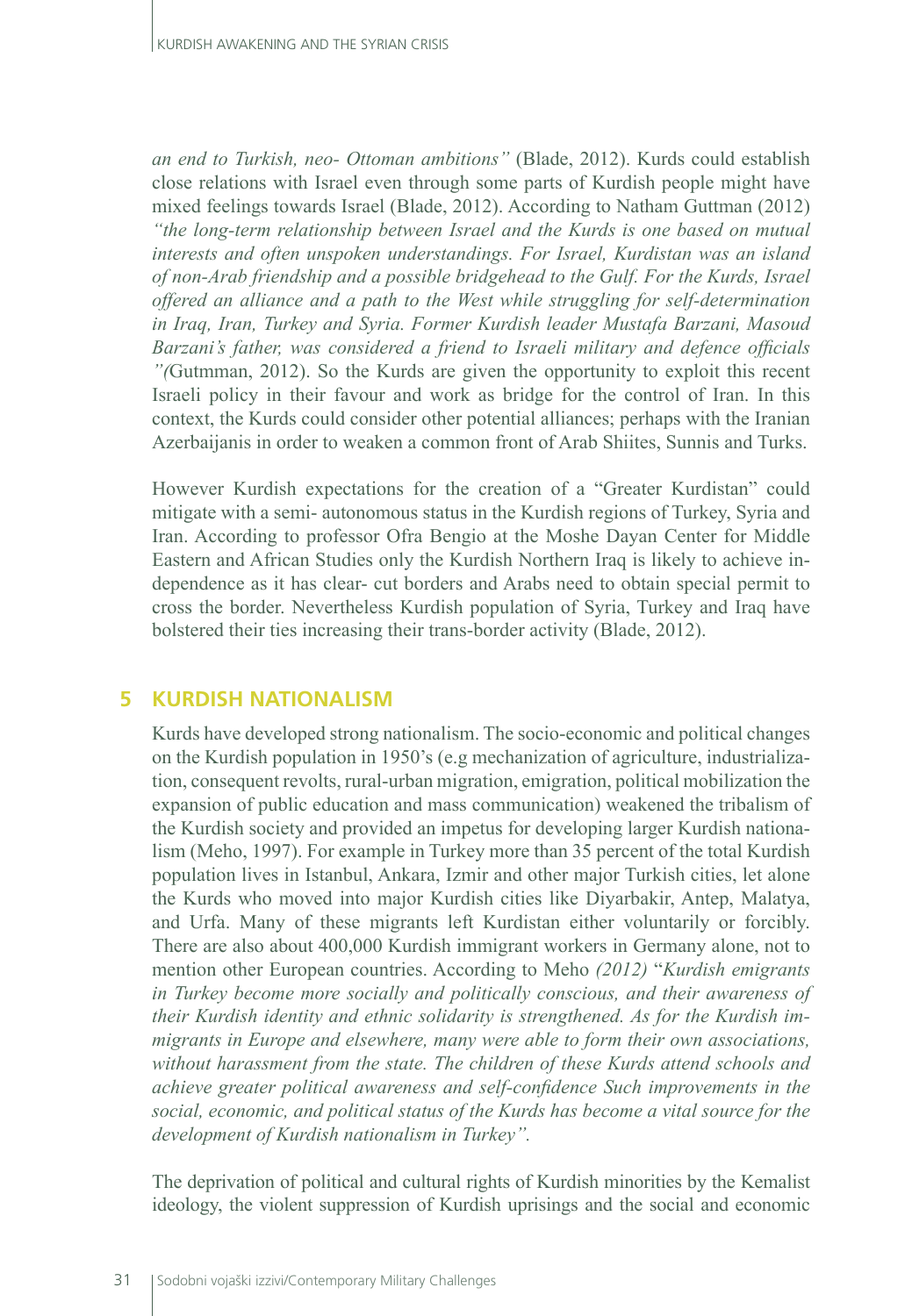marginalisation of Kurdish populations by the governments of Turkey, Syria, Iraq, Iran, has significantly strengthened Kurdish nationalism. In addition Kurds cannot easily trust promises from the Turks and Arabs because they increasingly feels that have been betrayed of them. The founder of the modern Turkish state Kemal Ataturk abandoned his ideas to preserve Islam and the Caliphate, and instead energetically launched a westernising political programme. This development according to Oliver Roy (2005) "*gave rise among Kurds to a sense that their contract with the Turks - hitherto justified by the brotherhood of all Muslim peoples - had come to an end. Moreover, the promises of Turkish-Kurdish brotherhood during the War of Independence (1919-1923) gave way to an exclusive Turkish nationalism. The post independence Republic did not recognise any identity other than Turkish. Either it simply denied the existence of the Kurds, or it saw 'Kurdishness' as 'feudal' and 'reactionary and the Kurds as an 'oppressive' ethnic group and class, the historical mission of which was, in its view, to exploit and destroy progressive and revolutionary 'Turkishness'" .* 

And this has been the oxymoron of the Turkish policy: On the one hand, Turkish nationalists allied with the Kurds to eliminate the Christian self-determination efforts during the war of independence; on the other, they abandoned this policy, by replacing religion with Turkishness as the cohesion factor of the new state. This shift encouraged Kurdish nationalism turning it more powerful than religion, which could be considered as connection factor among Kurds and Turks, Arabs. At least two thirds of the Kurds are Sunni Muslims, in contrast to their Arab and Turkish Sunni neighbors who adhere mostly to the Hanafi School, and from their Azeri and Persian neighbors who are Shiites.<sup>12</sup>

The young Kurdish populations are characterised also by a growing Kurdish nationalism. The young Kurds of the impoverished south-eastern regions of Turkey (because of the political, social negligence and violent suppression from security authorities) have developed a more radicalised nationalism. The fight of PKK against Turkish military has solidified the aspirations of the young Kurds for the secession of Turkey and expectations for the materialisation of a "Grater Kurdistan". In addition the children of Kurds of Diaspora in Europe and elsewhere attend schools and achieved greater political awareness and self-confidence. A vital role to the preservation of Kurdish nationalism plays the Newroz celebration, taking place on March 21, is New Year according to the Kurdish Calendar and it plays. In the eyes of the people of Kurdistan, Newroz means a lot more than a simple celebration of a New Year. Newroz signifies unity and brotherhood for national liberation, emancipation and empowerment of the oppressed. It is of greater importance because it has become an annual event registered in every Kurd's memory to further their salvation and independence in a political sense. Newroz point out Ahmad (2012) "*provides this identity* 

*<sup>12</sup> There are, however, many Shi'i Kurds who constitute 10 to 15 percent of the total Kurdish population, i.e., 3 to 4 million concentrated in southern Kurdistan (Iran) and in the districts of Khanaqin and Mandali in Iraq.15 Most of the remaining Kurds are adherents of heterodox, syncretistic sects "with beliefs and rituals that are clearly influenced by Islam but owe more to other religions, notably old Iranian religion."16 Such sects include the Alevis (or the Qizilbash), the Ahl-e Haqq ('People of Truth') and the Yezidis, in that order. There are also a few thousands of Christian Kurds and 100,000 Jewish Kurds residing both in and outside Kurdistan (Meho, 1997).*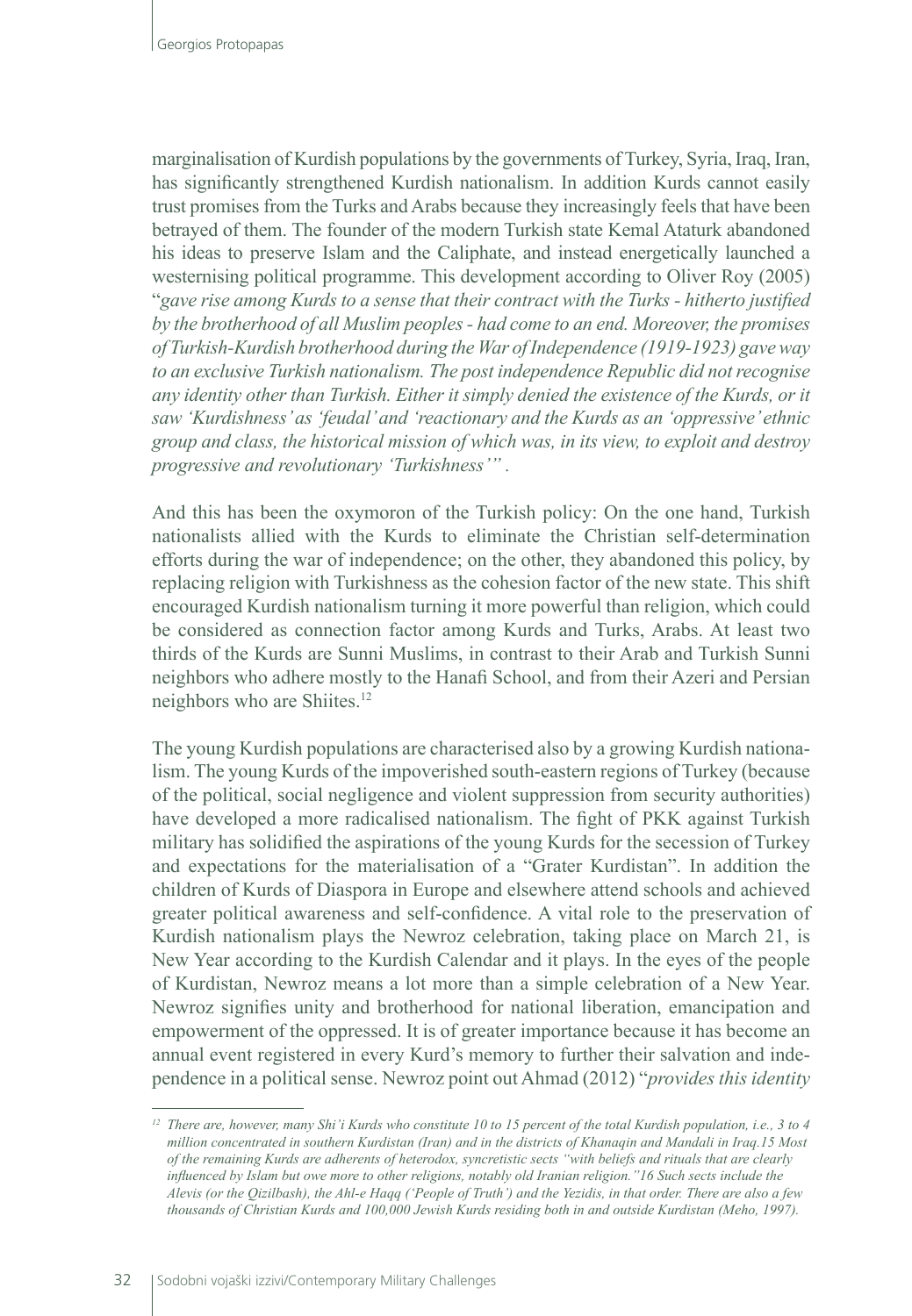*for modern Kurds as a result of the status quo of being Kurdish in the modern Middle East. It defines emancipation and liberation due to the long fought for cause of Kurdish independence which, in effect, amongst other things, has politicized to the core many aspects of the Kurdish way of life, including this traditional New Year".*

The balance of power in the Middle East has been shaped by the interventions of great powers, more recently by the USA that invaded Iraq in 2003 and created a New Middle East Order with the creation of semi – autonomous Iraqi Northern Kurdistan. The secular, and at the same time, authoritarian regimes (who did not respect for decades the fundamental human rights) collapsed after the storming consequences of the Arab Spring. The desire for freedom is the critical factor that could lead the Kurdish minorities to achieve the creation of a "Greater Kurdistan". **Conclusions**

> The national feelings of the Kurdish population have increased and it is believed that they are really ready for the establishment of a separate nation. The status of Iraqi Northern Kurdistan and the Syrian Crisis strengthens these aspirations for freedom. Northern Kurdistan constitutes a successful model and it has an ability to govern its regions. The income from the oil recourses allows Kurdish Regional Government (KRG) to dedicate necessary funds for the development of its area. Moreover, the occasion of the Syrian crisis encouraged the Syrian Kurdish minority to form a common front and it took control of its areas. The rebellion of Sunni population against the regime of Damascus put Syrian Kurds to the forefront of the regional policies.

> Thus regional turmoil complicates the decision – makers of Turkey, Iran and Iraq as the Kurdish issue becomes now more complex and more dangerous than ever before. A "Greater Kurdistan may also include the territories of Kurdish minority of Turkey and Iran. Thus the Kurdish issue could define the fate of the regional politics in Turkey and Iran. The two regional powers cannot use the Kurdish issue against each other and it is extremely difficult to follow a common line. On the one had Turkey is most notorious critic of the Syrian president Bashar Assad, while it maintains a sunni profile (that is on many occasions sponsored by Saudi funds). , On the other hand Shiite Iran is a peripheral protector of the Shia muslims, culturally close with Alevis and Ismailis, and an ally of the regime of Damascus, maintaining strong influence to Lebanon and south Iraq.

> Finally the creation of a "Greater Kurdistan" could be materialized under the following five preconditions: (a) when Kurdish nationalism meets the levels that gives Kurdish population more self-confidence to implemented the plan of the "Greater Kurdistan" (b) the unification of all Kurds under a common leadership who could meet the expectations of Kurdish population for a independent Kurdish state, (c) The independence of Kurdish Northern Iraq as the first and main hub for the unified Kurdish State, (d) the exploitation of the Syrian Crisis of Syrian Kurds to create an autonomous sustainable enclave that could be unified with other Kurdish regions of Northern Iraq, southeast Turkish provinces and Iranian Kurdish regions, (e) the support of the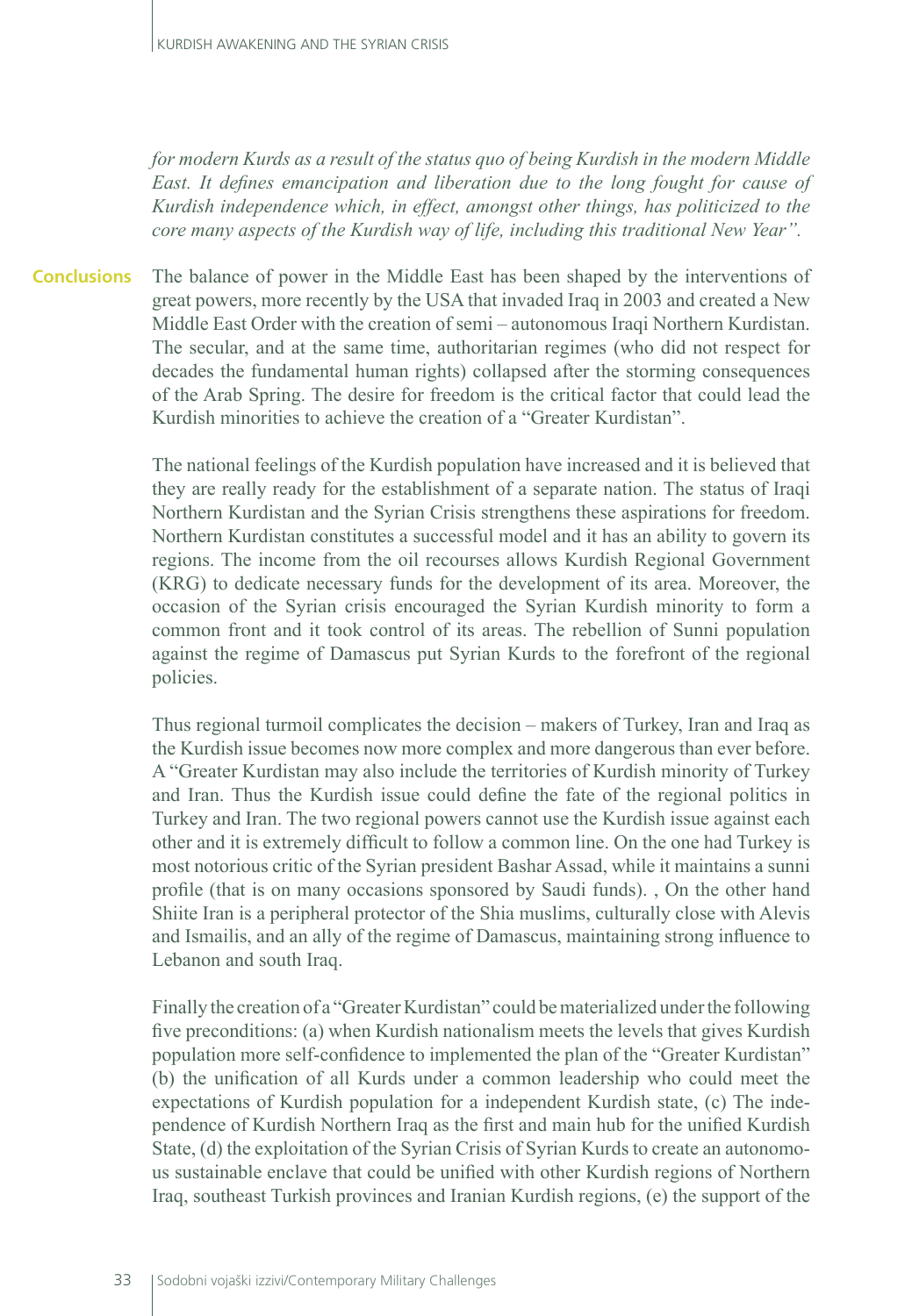United States that is considered a crucial factor. Washington would encourage the creation of an independent Kurdish State if it sees that Turkey is starting to maintain close relationship with conservatives Sunnis Islamists (Salafistes) of the Middle East threatening the American national interests.

However the stance of the USA is not yet clear towards Kurdish aspirations for autonomy. The Iraqi Kurds has been a close ally of the Americans during the war against Saddam Hussein and Washington supported the Kurdish claims for a "semi-autonomous" status inside Iraq. The USA wants to avoid another trap in the Middle East after the bloody adventure in Iraq and the White House has shifted the American strategy to Asia and the Pacific. Thus the efforts of Kurdish minorities for an independent state directly depend on the rapid geopolitical developments and the Kurdish determination to maintain a common front.

#### **Bibliography**

- *1. Ahmad, R., 2012. A Kurdish Outlook on Newroz, Kurdish Newspaper Rudaw, (http://www. rudaw.net/english/culture\_art/4546.html) 27 October 2012.*
- *2. Akiol, M., 2012. Turkey's longest war, Hurriyet Daily News, http://www.hurriyetdailynews.com/turkeyslongestwar.aspx?pageID=238&nID=28554&N ewsCatID=411, 25 August 2012.*
- *3. Arraf, J. 2012. Iraqi Kurds train their Syrian brethren, Al Jazeera, http://www.aljazeera. com/indepth/features/2012/07/201272393251722498.html , 23 Jul 2012.*
- *4. Birand, M., 2012. Mega Kurdish state is being founded,Hurriyet Daily News http://www.hurriyetdailynews.com/mega-kurdish-state-is-being-founded-. aspx?pageID=238&nid=26441 , 27July 2012*
- *5. Blade, E., 2012. Quest for an Independent (Israel-friendly?) Kurdistan Part II, II, Journal of Israel Today, http://www.israeltoday.co.il/NewsItem/tabid/178/nid/23352/ Default.aspx 25 October 2012.*
- *6. Dagi, I., 2012. What is the PKK trying to do?, Today Zaman, http://www.todayszaman. com/columnist-290491--what-is-the-pkk-trying-to-do.html,26 August 2012.*
- *7. Davutoğlu, A., 2005. Stratejik Derinlik: Türkiye'nin Uluslararası Konumu (The Strategic Depth) (İstanbul: Küre, 2005).*
- *8. Dombey, D., 2012. Analysts link PKK upsurge to Syrian war, Financial Times, http://www. ft.com/cms/s/0/dd2c9d8c-ec74-11e1-8e4a 00144feab49a.html#axzz25J1H2YT1, 22 August 2012.*
- *9. Dugulin, R., 2011. The Kurds' place in the 'Arab Spring, Open Democracy, http://www. opendemocracy.net/print/63136,10 December 2011.*
- *10. Erbas, G., 2012. Tensions Rising between the Iraqi Government and Kurdish Regional Government, Journal of Turkish Weekly, http://www.turkishweekly.net/print. asp?type=1&id=140283, 13 August 2012.*
- *11. Esayan, M., 2012. Making sense of the new PKK correctly, Today Zaman http://www. todayszaman.com/columnist-290490-making-sense-of-the-new-pkk-correctly.html, 26 August 2012.*
- *12. Escobar, P., 2012a. Welcome to the Kurdish Spring, Asia Times, http://www.atimes.com/atimes/Middle\_East/NG28Ak02.html,July 28,2012.*
- *13. Escobar, P., 2012b. Could a state for Greater Kurdistan be on the horizon? Al Jazeera, http://www.aljazeera.com/indepth/opinion/2012/08/2012828102534412824.html, 2 September 2012.*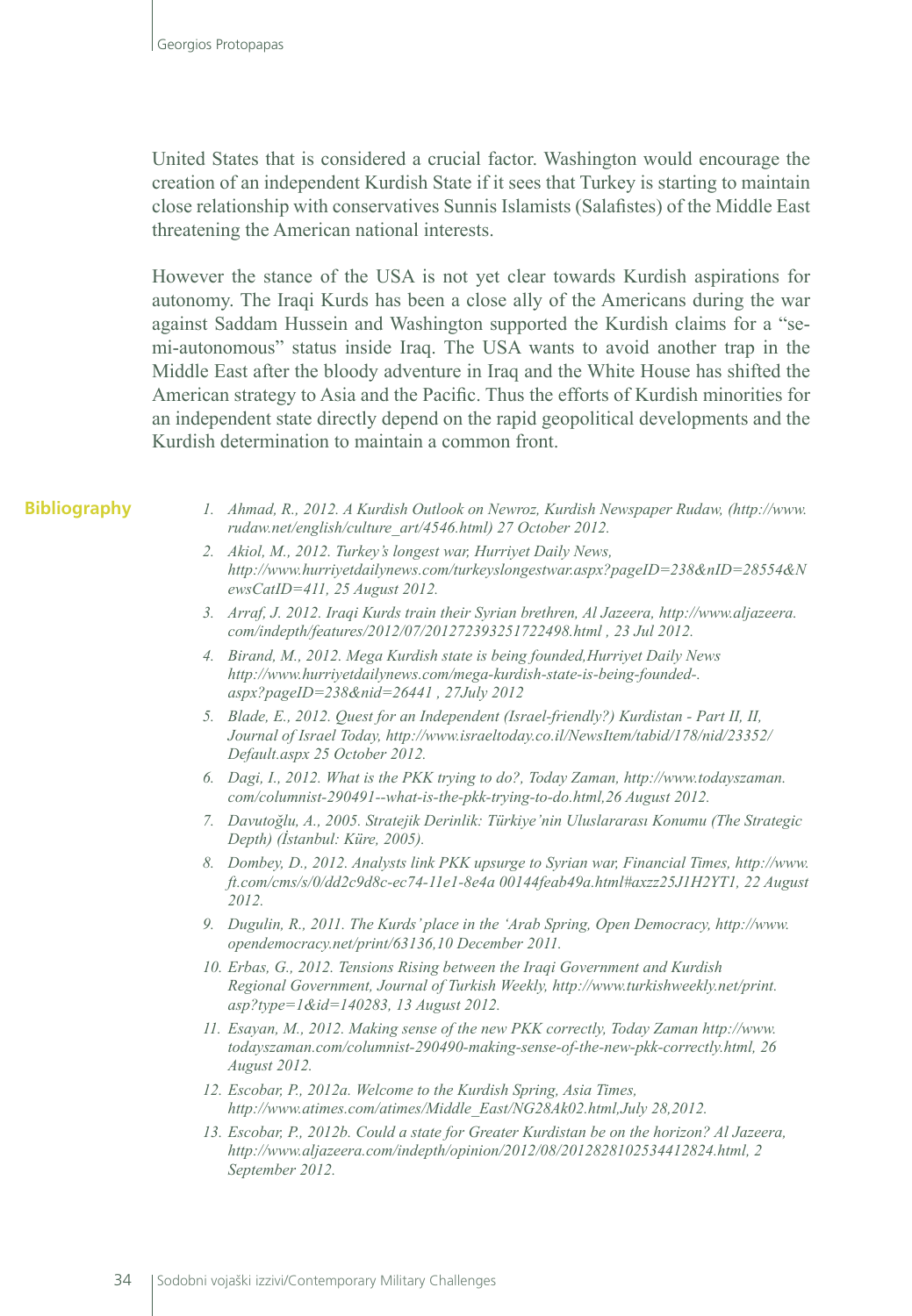- *14. Gokhan, B., 2012. Turkey's cancer, Sunday Zaman, http://www.todayszaman.com/ columnist-290481--turkeys-cancer.html, 26 August 2012.*
- *15. Gonul, T., 2012. Syria's Kurdish challenge to Turkey, Foreign Policy, http://mideast. foreignpolicy.com/posts/2012/08/29/syrias\_kurdish\_challenge\_to\_turkey, 29 August 2012.*
- *16. Gunter, M. M., 2011. Kurdish nationalism in the aftermath of the Arab Spring,ForeignPolicy, (http://mideast.foreignpolicy.com/posts/2011/11/08/kurdish\_ nationalism\_in\_the\_aftermath\_of\_the\_arab\_spring), 28 October 2012.*
- *17. Gutmman, N., 2012. Iraqi Kurds Cool Ties to Israel, The Jewish Daily Forward, (http:// forward.com/articles/154888/iraqi-kurds-cool-ties-to-israel/?p=all) 27 October 2012.*
- *18. Hughes, M., 2012. Syria could Balkanize as Assad falls, Examiner, http://www.examiner.com/article/syria-could-balkanize-as-assad-falls 1 September 2012.*
- *19. Katzman, K., 2010. The Kurds in Post-Saddam Iraq, CRS Report for Congress 7-5700 RS22079, (http://www.fas.org/sgp/crs/mideast/RS22079.pdf) 28 October 2012.*
- *20. Marcus, A., 2012. Kurds in the New Middle East, The National Interest, http:// nationalinterest.org/commentary/kurds-the-new-middle-east-7377, 22August 2012.*
- *21. Markey, P., 2012. Analysis: Syrian Kurds sense freedom, power struggle awaits, Reuters, http://www.reuters.com/article/2012/08/31/us-syria-crisis-kurdsidUSBRE87U0KV20120831, 31 August 2012.*
- *22. McDowall, D., 2004. A Modern History of the Kurds (Tauris & Co NY, 3rd edition 2004) pp. 346 et seq.*
- *23. Meho, L., 1997. The Kurds and Kurdistan: A Selective and Annotated Bibliography, Issue 46 of Bibliographies and indexes in world history (Greenwood Press 1997) pp 2-6.*
- *24. Murinson, A., 2006. "The Strategic Depth Doctrine of Turkish Foreign Policy", Middle Eastern Studies, Vol. 42, no. 6 (2006), pp. 945-64,*
- *25. Natali, D., 2012. Does Kurdish Crude Mean Kurdish Statehood? Al Monitor http://www. al-monitor.com/pulse/originals/2012/al-monitor/does-kurdish-crude-mean-kurdish.html, 7 August 2012.*
- *26. O'Leary, B., 2995. McGarry, John, Salih Khaled (edit) The future of Kurdistan in Iraq, (University of Pennsylvania Press 2005), p.4.*
- *27. Ozkök, E., 2012. The Arab Spring has transformed into the Kurdish Spring, Hurriyet Daily News, http://www.hurriyetdailynews.com/the-arab-spring-has-transformed-into-thekurdish-sprin.aspx?pageID=449&nID=26443&NewsCatID=40 , 27 July 2012.*
- *28. Pelin, T. 2012. How the Kurds Have Changed Turkey's Calculations on Syria, Time, http://world.time.com/2012/08/06/how-the-kurds-have-changed-turkeys-calculations-onsyria/, 6 August 2012.*
- *29. Peters, R., 2006. Blood Borders, Armed Forces Journal http://www.armedforcesjournal. com/2006/06/1833899/ , June 2006.*
- *30. Reese, E., 2012. Syria: The Kurdish Wild Card, http://www.truthdig.com/report/item/ syria\_the\_kurdish\_wildcard\_20120828/ 28August 2012.*
- *31. Roy, O., 2005. Turkey Today: A European Country? (Anthem Politics and International Relations Series, Anthem Politics Anthem Press, 2005) pp.82-87.*
- *32. Roy, S., 2011. The Kurdish Issue: The Impact on the Politics of Iraq and Turkey and Their Bilateral Relations Regarding Kurds Post-Saddam Hussein Regime, Foreign Policy Journal, http://www.foreignpolicyjournal.com/2011/04/22/the-kurdish-issue, 22 April 2011.*
- *33. Rudaw, K., 2012. Newspaper, Iranian Kurdish Parties Wary of Treaty between KDPI and Komala, http://www.rudaw.net/english/news/iran/5137.html, 28 August 2012.*
- *34. Russell, W., 2012. Via Media, Is a Kurdish Spring on the Way? The American Interest, http://blogs.the-american-interest.com/wrm/2012/08/18/is-a-kurdish-spring-on-the-way, 18 August 2012.*